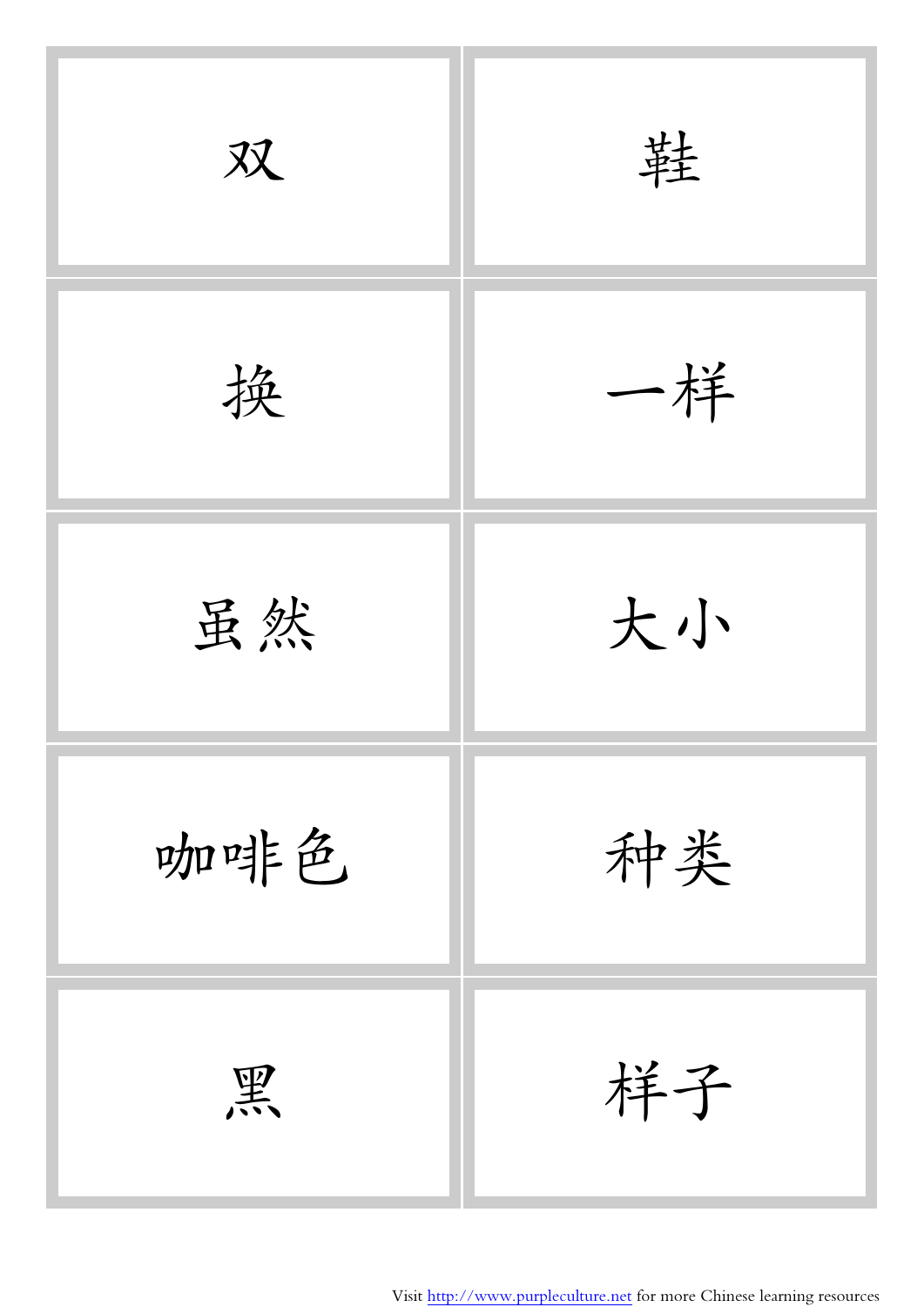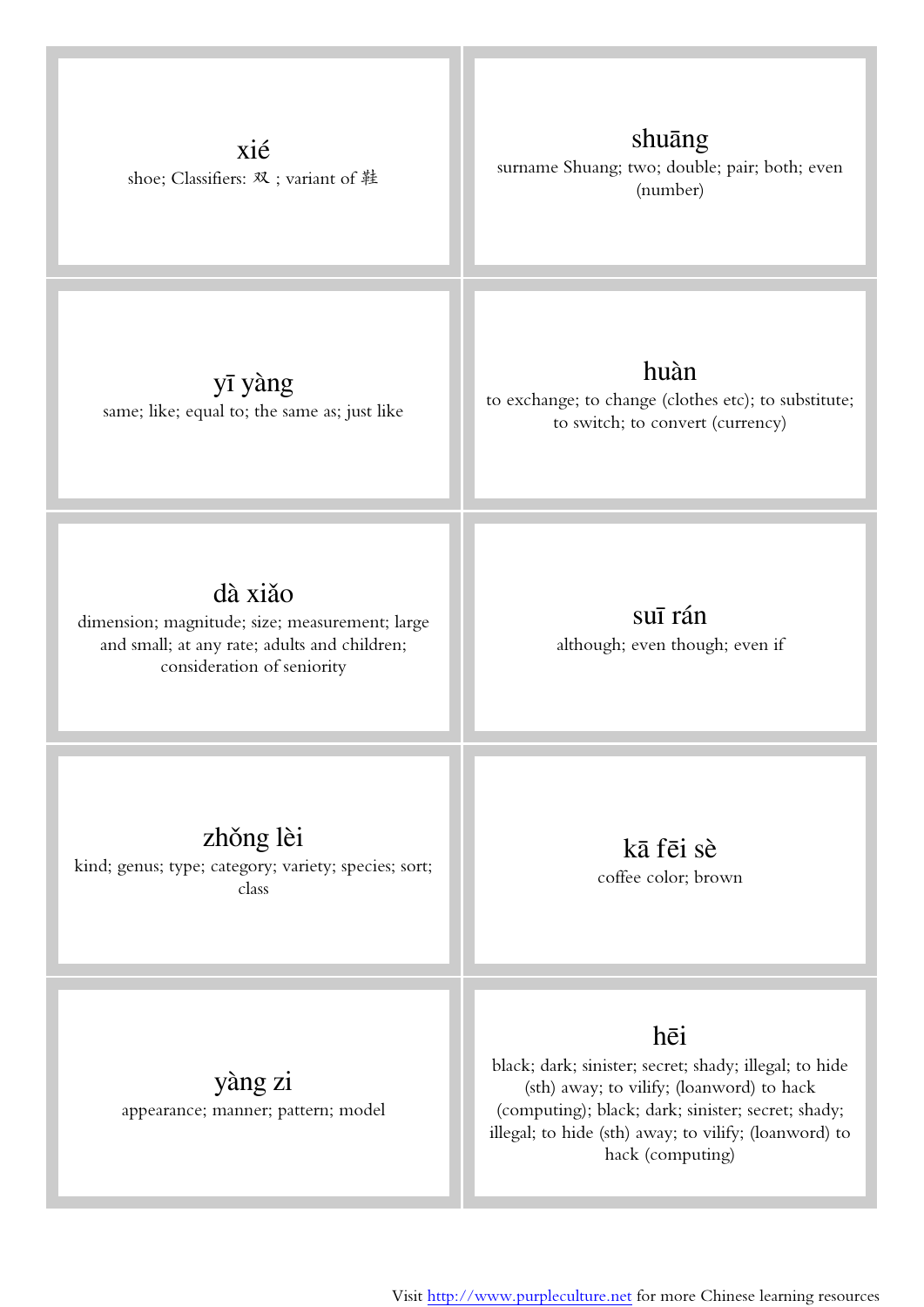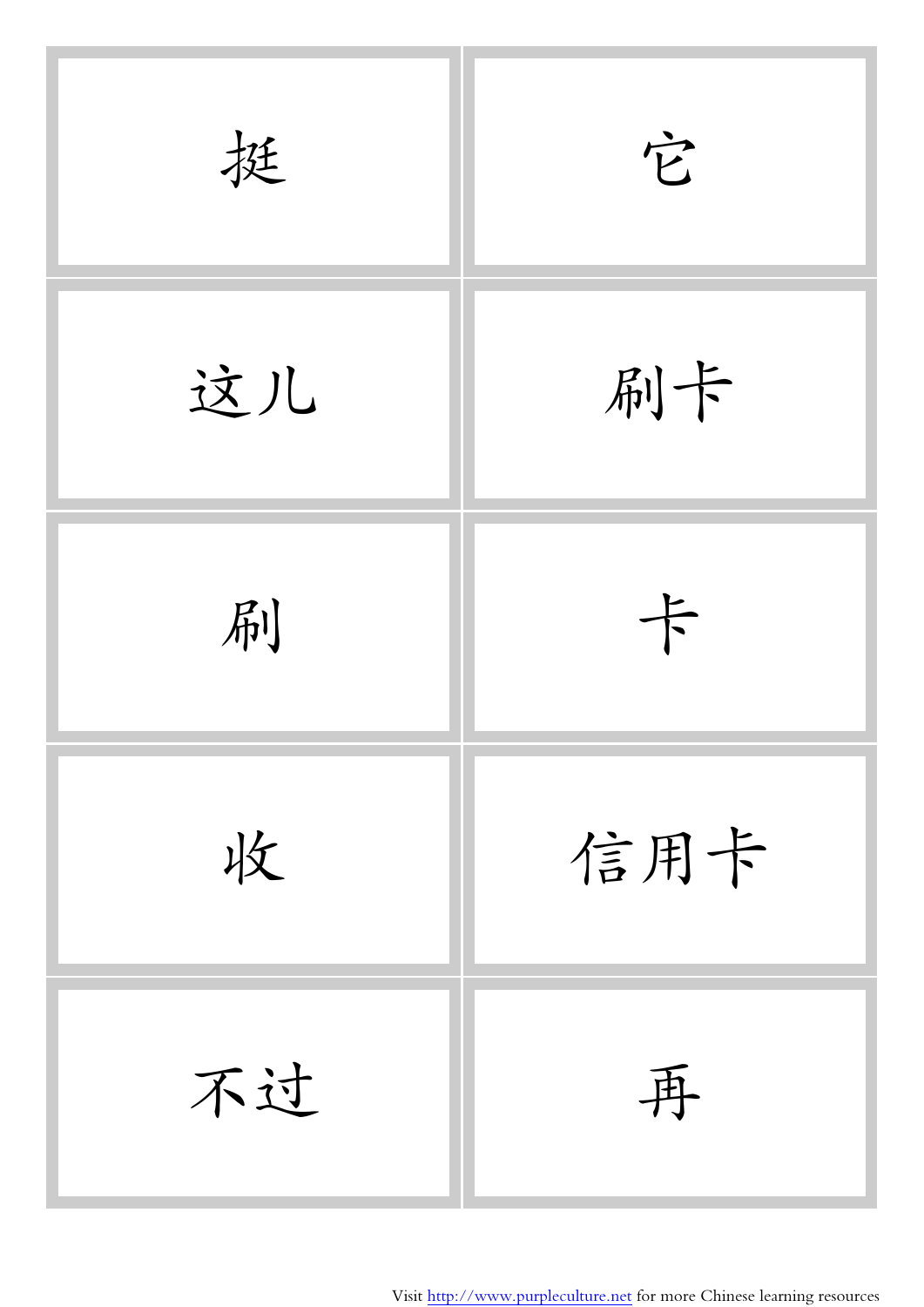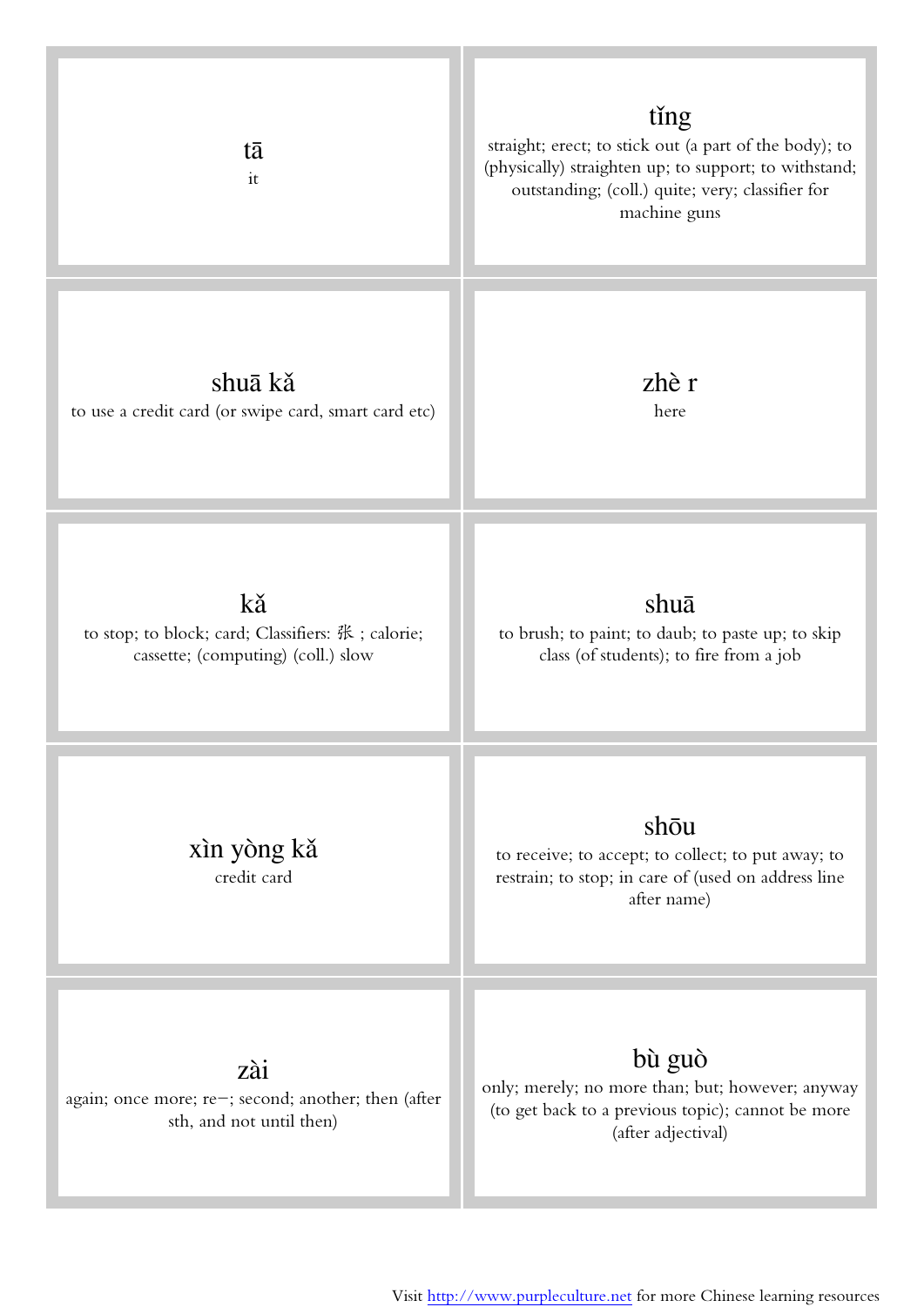| 付钱 | 付 |  |
|----|---|--|
|    |   |  |
|    |   |  |
|    |   |  |
|    |   |  |